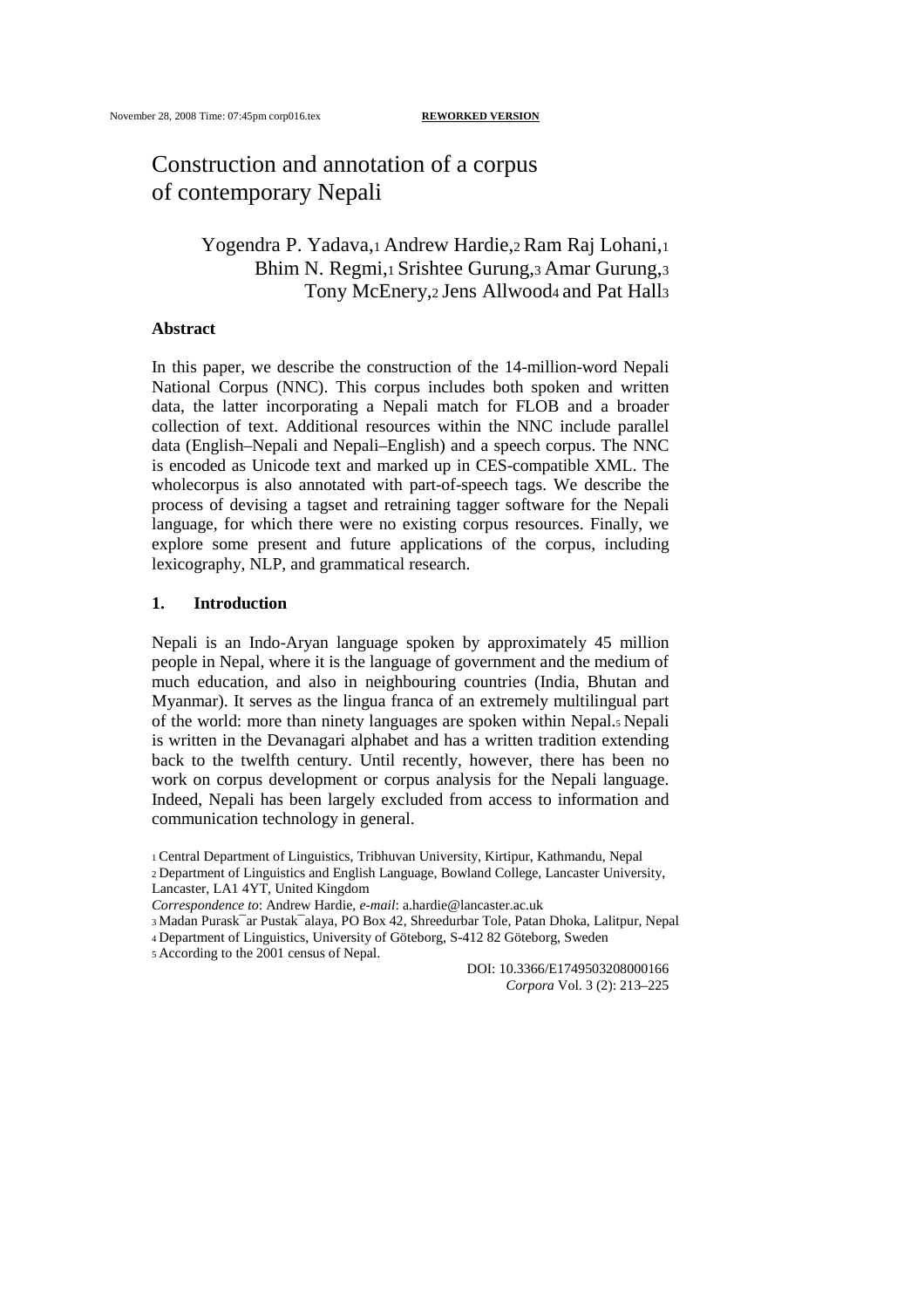214 **Y.P. Yadava et al.** 

This issue has recently been addressed by the *Nelralec*<sup>6</sup> project, known in Nepali as *Bhasha Sanchar* (literally 'language communication'), undertaken by a consortium of Nepali and European partners including the Open University, UK; Madan Puraskar Pustakalaya, Nepal; Tribhuvan University, Nepal; ELRA; the University of Göteborg, Sweden; and Lancaster University, UK. A variety of Nepali language technology support projects were undertaken within Nelralec, including software localisation and font development. In this paper, however, we report on the consortium's work towards the development of the *Nepali National Corpus*  (NNC), which was completed in late 2007.

 In Section 2, we will explain the design of the various components of the NNC, elaborating on the problematic issues that we faced in assembling the corpus texts. We will also outline the applications to which the corpus data has been applied to date. Section 3 describes the annotation of the corpus – specifically, the development of a part-of-speech annotation scheme and the training of a Nepali tagger. Finally, Section 4 outlines some future directions of research involving the newly-available Nepali corpus data.

#### **2. Corpus construction**

The Nepali National Corpus was conceived as a compendium of different types of corpora, each one incorporating a wide range of Nepali texts. It comprises two separate written corpora, a spoken corpus, a collection of Nepali–English and English–Nepali parallel data, and a speech corpus. In this section, we outline the design of each of these components; the overall composition of the corpus is outlined in Table 1.

The written part of the NNC was designed according to a 'corepenumbra' model, which, as far as we know, is unique to the NNC. In short, one part of the corpus was carefully designed to follow a standard sampling frame, to ensure comparability with similar corpora in other languages, but was, as a result, necessarily limited in size. The other part of the corpus, by contrast, had a much less specific design and sampling frame, allowing us to be less selective about the texts that were incorporated, and was, therefore, able to be made much larger. This model of corpus design combines the advantages of a small-corpus approach, where great attention is paid to representativeness and balance, with the opposite advantage simply of having a very large amount of data, and thus increasing the absolute number of examples that may be found for less common words or constructions.

In constructing the core part of the corpus, we aimed as far as possible to follow the sampling frame of the FLOB and Frown corpora (described in detail

<sup>6</sup> *Nepali Language Resources and Localization for Education and Communication*. The project was funded by the EU Asia IT&C programme, reference number ASIE/2004/091–777.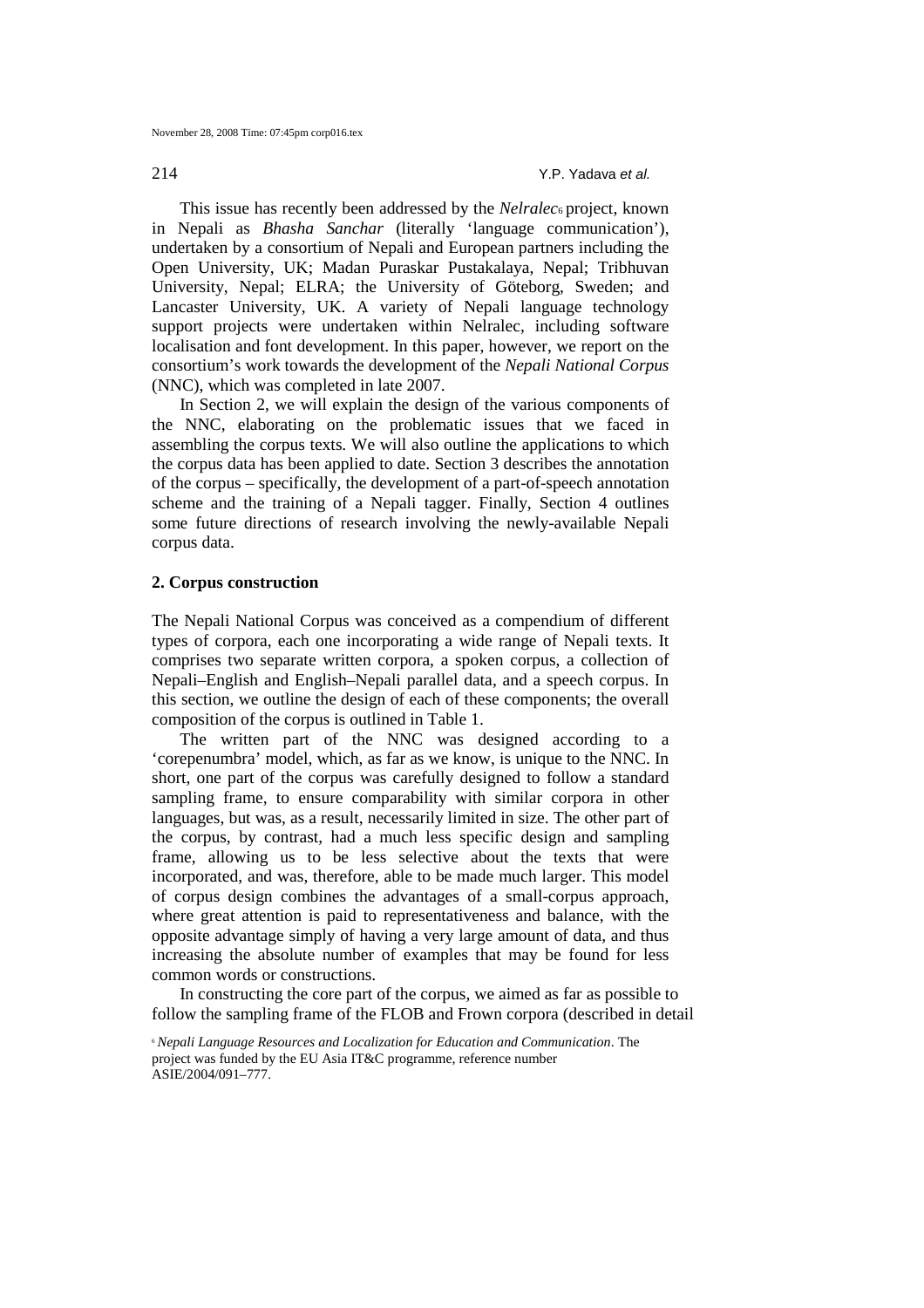November 28, 2008 Time: 07:45pm corp016.tex

Construction and annotation of a corpus of contemporary Nepali 215

| NNC                   | Contents                                                                     | Size in    |
|-----------------------|------------------------------------------------------------------------------|------------|
| Component             |                                                                              | words      |
|                       |                                                                              | (approx)   |
| Core Sample           | Written texts sampled as a<br>Nepali match for FLOB and<br>Frown             | 800,000    |
| General<br>Collection | Written texts opportunistically<br>collected, including text from<br>the Web | 13,000,000 |
| Parallel data         | Written texts with translations<br>Nepali-English and English-<br>Nepali     | 4,000,000  |
| Spoken corpus         | Spoken texts                                                                 |            |
|                       |                                                                              | 260,000    |
| Speech corpus         | Audio recordings of sentences<br>for use in text-to-speech<br>applications   | 6,000      |
|                       |                                                                              |            |

**Table 1**: Components of the Nepali National Corpus

by Hundt *et al*., 1998; Hundt *et al*., 1999). Briefly, this sampling frame selects 500 texts, each of 2,000 words, from fifteen genres. All texts were published in 1991 (this being the sampling year of FLOB and Frown, and allowing direct comparability). For our 'Core Sample' (NNC–CS), we aimed to provide a Nepali match for FLOB and Frown, following the example of McEnery and Xiao (2004), who describe a Mandarin corpus that is comparable in design to these English corpora. However, the NNC–CS is the first example of a corpus in a South Asian language built according to this scheme (the Kolhapur Corpus follows a similar sampling frame, but for Indian *English* only; see Shastri, 1986).

 Some adaptations of the FLOB sampling frame needed to be made. Not all the genres that can be identified in English actually exist in Nepali. For example, the *Western and adventure fiction* genre represented in FLOB and Frown has no clear counterpart in Nepali; on the other hand, no examples of *science fiction* could be found within the required timeframe. For this reason, a single fiction genre (labelled 'S') was used to match all the variegated fictional sub-genres distinguished in the FLOB sampling frame. However, the *major* genre distinctions (e.g., press reportage, academic prose, fiction) involved in the sampling frame could all be found for Nepali. Only 398 of the target 500 texts are included in the current release of the NNC–CS. This is due to the time period (1991–2) being sampled; at this time, the quantity of publication in Nepali was relatively restricted. We hope to amend this in future releases. All of the texts were keyboarded. This was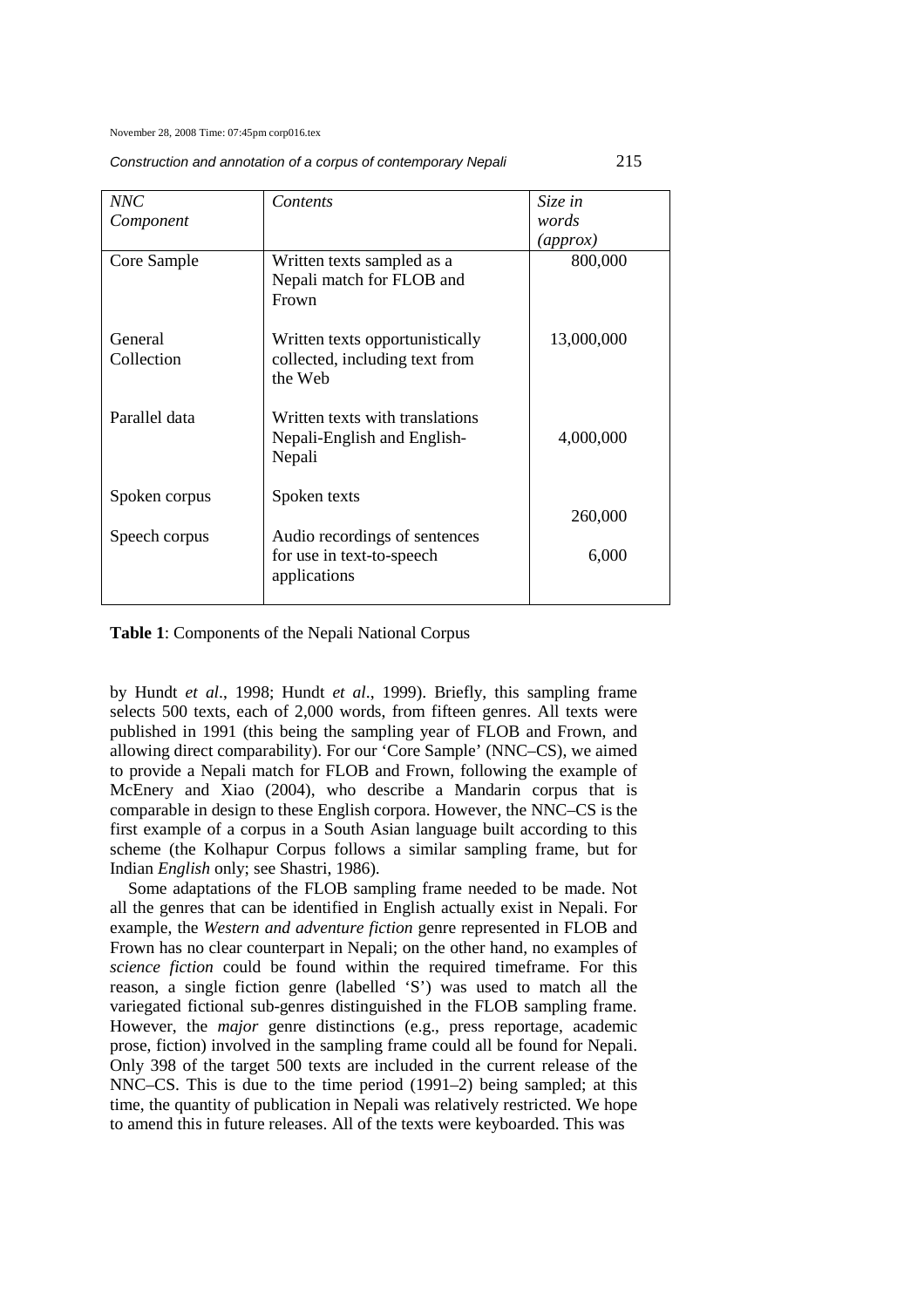possible because of the relatively small size of the target corpus (one million words), and necessary because of the age of the texts.

A selection of 1,880 sentences (6,053 words) from the Core Sample formed the basis of another part of the NNC, the speech corpus. The choice of sentences was made randomly, with subsequent manual filtering to remove very long sentences and sentences not representing the standard dialect of Nepali. Recordings of these excerpts, read aloud by one male and one female native speaker of Nepali, were created for use in text-to-speech applications.

The other part of the written NNC, the 'General Collection' (NNC–GS), was constructed according to rather less stringent criteria. For this dataset, we opportunistically collected as much written Nepali as possible, simply including whatever became available to us. So the NNC–GC includes the full text of numerous published books, text drawn from Nepali news websites, as well as a significant amount of data from other, printed newspapers and journals. Its final size is thirteen million words.

Due to the considerations of cost, we could not include in the NNC–GC any texts that were not already in machine-readable format. This was, in fact, one important limitation on the kinds of texts that could be included in the corpus – a limitation previously encountered by earlier projects that involved building corpora for South Asian Languages (see Baker *et al*., 2004; Hardie *et al*., 2006). It is now well-established that Unicode is the preferred choice for those encoding corpora using non-Latin alphabets (McEnery and Xiao, 2005). However, the majority of the sources of data for the NNC–GC provided text encoded in a variety of incompatible eightbit encodings (sometimes known as 'fonts'). It was therefore necessary to recode the texts as Devanagari Unicode. A methodology for this conversion process is described by Hardie (2007a), and was implemented in a series of font-converter programs by the Nelralec team of developers.

Both sections of the written corpus (NNC–CS and NNC–GC) were marked up using the XML version of the Corpus Encoding Standard<sub>7</sub> (XCES). It was found necessary to make some minor modifications to the XCES document type definition (DTD) to allow for all the types of structural markup which we needed to represent in the corpus; for this reason, the modified DTD is distributed with the corpus. Text metadata is stored within the XCES header of each text; metadata specific to a particular text is given in Nepali, while metadata that patterns consistently across texts is given in Nepali and English. A partial example of a text header from the NNC–CS is given in Appendix A. The main XML tags used within the body of the corpus texts are s (sentence), p (paragraph) and head (heading).

The NNC spoken corpus has been designed to follow the template of the *Göteborg Spoken Language Corpus* (see Allwood *et al*., 2003). It consists of 260,000 words of data, collected from seventeen types of social activities, 7 See: http://www.xml-ces.org/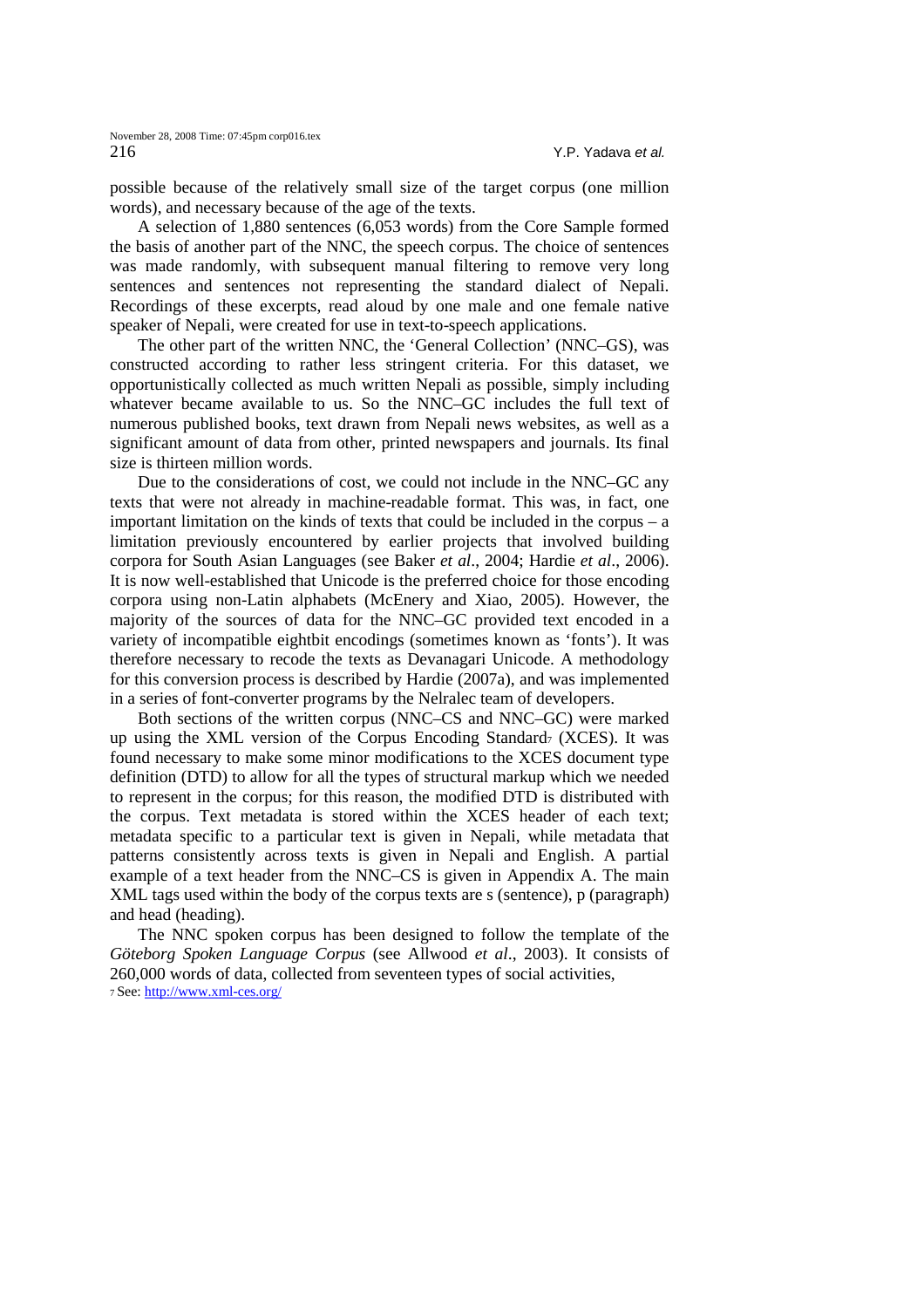#### Construction and annotation of a corpus of contemporary Nepali 217

such as *shopping*, *discussion*, and so on.8 We made audio-video recordings of 116 occurrences of these activities in their natural context (thirtytwo hours), and then produced annotated orthographic transcriptions (in Devanagari). However, we retain the audio-visual materials for subsequent analysis of phonetic, paralinguistic and extra-linguistic features. As well as the recordings and transcriptions, additional metadata on the recording and the participants was also collected. Along with straightforward demographic details such as sex, age and occupation, this metadata includes the native language of each speaker, their native dialect, and their second language (this last being of great importance in a community that is as multilingual as Nepal).

Finally, a substantial amount of parallel corpus data has been collected. This includes both Nepali texts with English translations, and *vice versa*. The NNC parallel corpus contains about four million words in total. This data is drawn largely from two areas: texts relating to computing and texts relating to national development issues.

The NNC has been completed only relatively recently, and we are, therefore, in the very earliest stages of exploiting the corpus for our investigation of the Nepali language. One main use of the corpus has been in lexicography. The *Samakalin Nepali Sabdakos* ('Contemporary Nepali Dictionary') has been compiled using the written part of the NNC. This, the first corpus-based dictionary of Nepali – and also of any South Asian language, to our knowledge – has initially been published online in a digital edition; a subsequent, expanded version will be published in book form. The benefits of using the corpus have been immediate: for many words, new meanings have been identified which had not previously been recorded in any dictionary. While it is debatable whether a corpus of fourteen million words can be optimal for lexicography, it does appear that such a corpus is easily sufficient to make advances on non-corpus-based lexicography. One other key issue which the compilation of the dictionary has highlighted is that of spelling variation. Nepali does not yet have fully standardised spelling, and this is reflected in the corpus texts – and thus in the *Samakalin Nepali Sabdakos*.

As well as lexicography, the NNC has been exploited in NLP applications – initially, in the creation of a text-to-speech system. As noted above, the NNC speech corpus was developed specifically with this application in mind. Finally, we have begun to make use of the corpus for linguistic investigation. The NNC is used for teaching corpus linguistics within the MA degree in Linguistics at Tribhuvan University; some grammatical analysis has also been based on the

<sup>8</sup>The full list of activities/contexts represented in the spoken corpus is: shopping, discussion, task orientated formal meeting, task orientated informal meeting, dinner conversation, conversation while working, hotel, academic seminar, radio talk show, television talk show, interview, hospital, phone, market place, fortune telling, formal discussion and thesis defence. 9 See: http://www.nepalisabdakos.com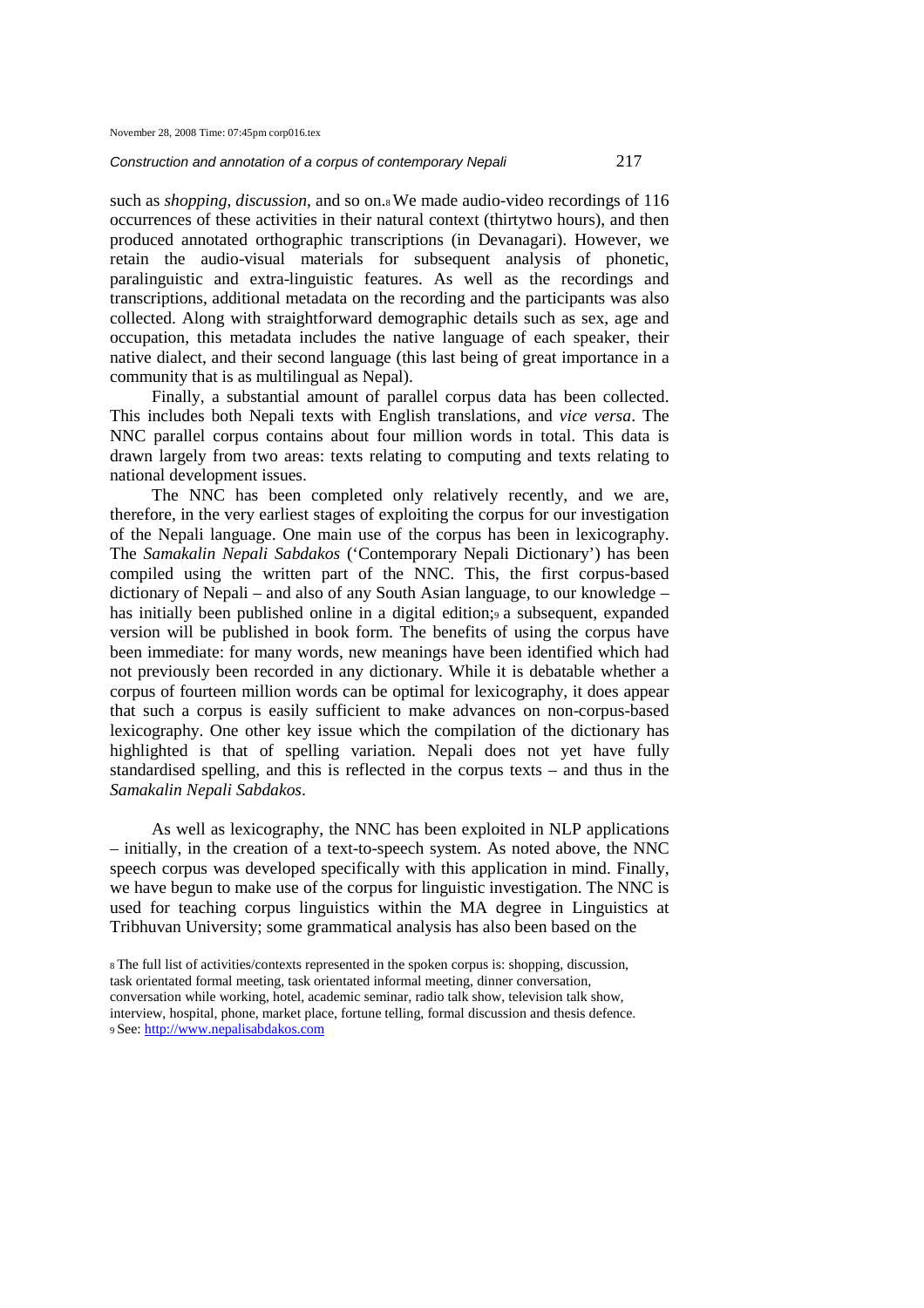corpus (see Hardie, 2007b, 2008). In order to undertake this work, software that is capable of handling the Devanagari script and the markup of the text was required. We have used Xaira10 for this purpose; and a web-based interface to the corpus has also been developed.

### **3. Corpus annotation**

So far, only one form of analytic annotation has been added to the corpus. That is part-of-speech (POS) tagging. In this section, we describe the process by which a POS tagset was devised for Nepali – a language for which no tagging system had previously existed – and outline the development of the automatic tagger.

# **3.1 Defining the tagset**

The first prerequisite for part-of-speech (POS) tagging is a tagset which lists exhaustively the grammatical categories of words in the language.11 This was developed and trialled on extracts of corpus data, undergoing a process of revision and retrialling until we were confident that the tagset could adequately cover the overwhelming majority of phenomena in unrestricted Nepali text. Many categories presented few difficulties: the tag merely needed to label a category that was already recognised in the grammatical analysis of Nepali. An example of this was the category of adverb (tagged as RR12); adverbs in Nepali are uninflected and this label could simply be applied to the category as traditionally analysed. However, some other aspects of the tagging presented problems which had not arisen in noncorpus-based grammatical category analysis.

One such problem was the issue of Nepali case markers. The morphemes which indicate case are typically – but not always – suffixed in the written form of the language to the noun. For this reason, we initially created a set of tags to distinguish between cases of nouns (ergative, genitive, accusative, *etc*.). However, this approach ultimately proved to be unworkable, due to certain features of the case markers. These elements may also appear attached to categories other than nouns (for instance, adjectives or verbal forms) or to one another. Multiple case markers may be found attached to a single base. Accounting for all these phenomena led to a very great proliferation in the number of tags. For the purposes of tagging, then, it was more convenient to treat the case markers as clitic postpositions. This allowed us to use a single tag for

<sup>10</sup>See: http://www.oucs.ox.ac.uk/rts/xaira/ and also Xiao (2006).

<sup>11</sup>The creation of the tagset is described in detail by Hardie *et al*. (forthcoming).

<sup>12</sup>The Latin-alphabet tag mnemonics are modelled on those of the C7 tagset for English

(see: http://ucrel.lancs.ac.uk/claws7tags.html). November 28, 2008 Time: 07:45pm corp016.tex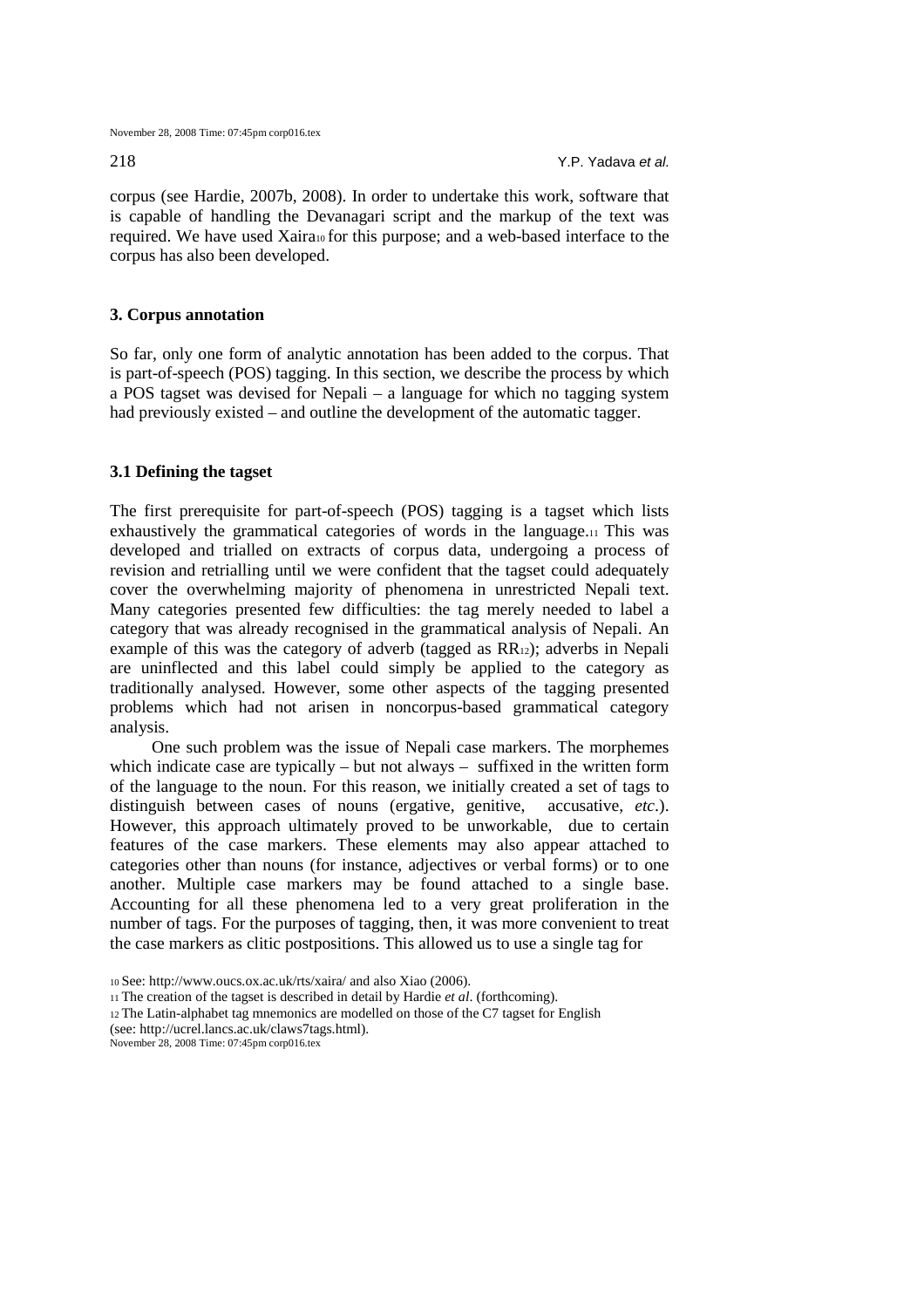nouns (NN, or NP for proper nouns) together with tags for the various types of postposition (II, IE for the ergative marker, IA for the accusative marker, *etc*.) which were applied to the case markers as separate tokens.

The difficulties in annotating for case arose from the highly agglutinative nature of Nepali morphosyntax. This was also a factor in the tagset's analysis of the Nepali verb system. Nepali has a great range of verb inflections, each created by compounding several different verb forms, encoding a wide range of tenses, aspects and moods. Person, number and gender are also marked on verbs, as well as honorificity. As with case, tagging all of these features would have necessitated a huge number of tags (in this case, tens of thousands). This would, clearly, not be workable. Rather than retokenise the verbs, however, we adopted a scheme where the final element of any compounded verb form determined its tag. So, for instance, the verb *cha* ('is') is given the tag VVYN1 (third person non-honorific singular verb). Compounds such as *garcha* ('does, is doing') therefore also receive the VVYN1 tag. This simplified the process of annotating verbs to the point where it was a manageable task, although verb forms still account for twenty nine out of the total 112 tags. One hundred and sixty texts from the NNC–CS were annotated manually using this tagset. This data then served as the basis for the training of an automatic tagger, as described in the following section.

# **3.2 Automated tagging**

The tagging of the NNC was accomplished using a retrained form of the *Unitag*  tagging system (originally developed to tag Urdu; see Hardie, 2004, 2005). This system uses separate programs for tokenisation, analysis of tokens, and contextual disambiguation of ambiguously-tagged words. Some extensions to the system, as well as an entirely new set of linguistic knowledge resources, were required to adapt Unitag to Nepali.

As noted above, our tagging scheme involved retokenisation of postpositions separately from the nouns that they are affixed to. To accomplish this computationally, a powerful tokeniser, controlled by a list of rules in a specially-designed formalism, was created. However, no set of rules is without exceptions. For example,  $k<sup>-</sup>a$ , one form of the genitive marker, is usually split apart when it is seen at the end of a word. However, in words such as *amerik¯ a*  ('America'), the  $k^- a$  should *not* be split. For this reason, the tokeniser uses a lexicon of exceptions to limit its application of the rules.

A tagger also requires lexical resources, listing the possible tags for each word in the lexicon. A lexicon for Nepali, containing around 40,000 types, was derived automatically from the manually-annotated data.

However, for some of the most common word-forms, this lexicon was less than ideal. For example,  $k^- a$  should nearly always be tagged IKO (genitive postposition, plural/honorific). However, its entry in the lexicon actually has many more tags. Most of these represent errors in the manually-annotated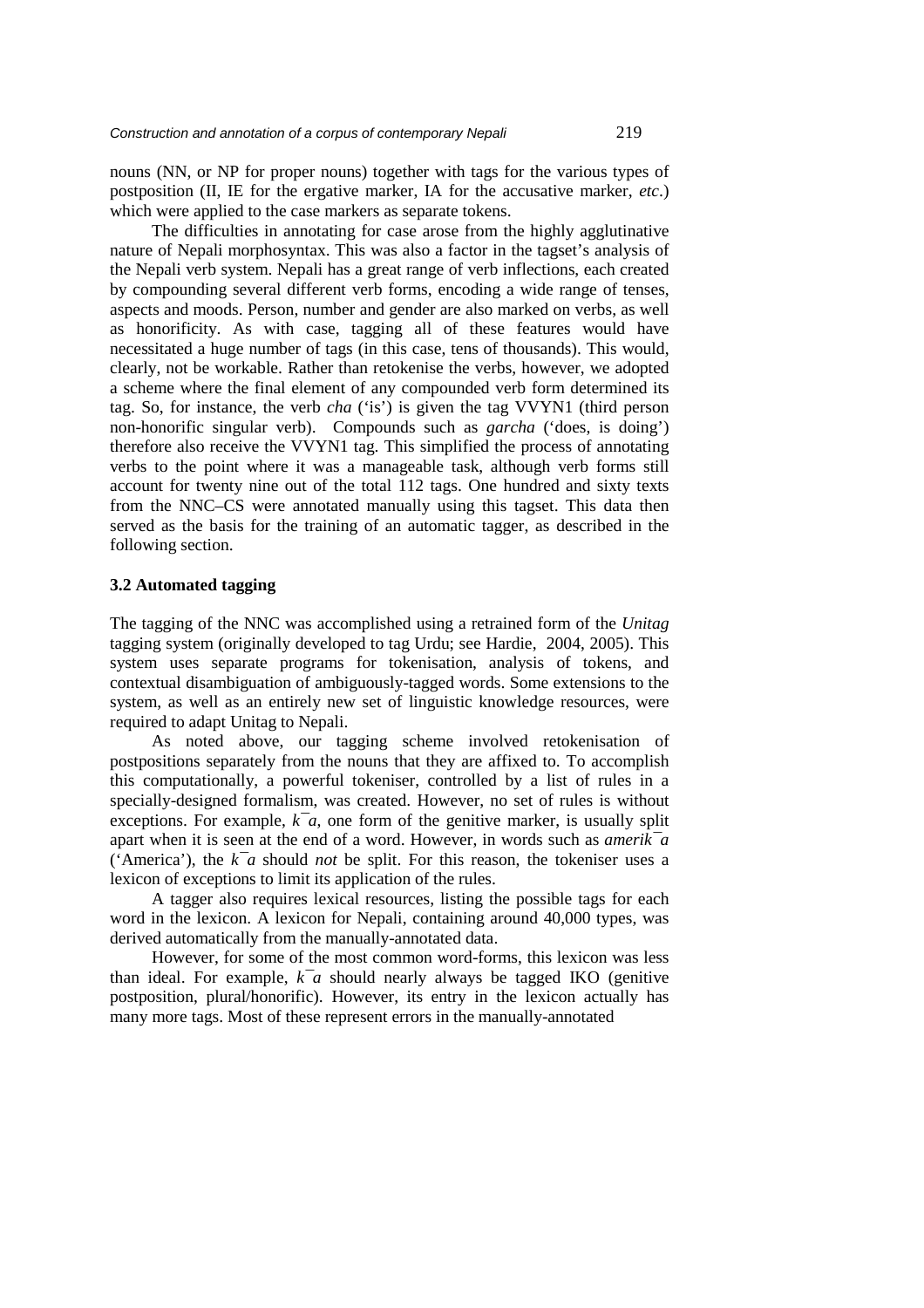data – in over 300,000 words, some errors are to be expected, and the high frequency of this postposition means that many of those errors will affect it. We did not wish errors such as this to be passed on in the automated tagging of the remainder of the corpus. However, we did not have sufficient time for the analyst to edit the entire lexicon manually. As an alternative to this, we manually created a smaller, second lexicon (containing approximately 300 words, and covering most of the closed-class words in Nepali) and incorporated it into the system in such a way that entries in this manual lexicon always override entries in the automatic lexicon.

For the analysis of word-forms not found by a search of the lexicon, we created a suffixlist – that is, a lexicon of word-end letter sequences, each of which implies a single tag or a small number of tags for the word on which it appears. (For example, the ending *–cha* implies the tag VVYN1, for reasons explained above.) To expedite this phase of the work, the suffixlist was generated semi-automatically from the manually annotated data, although it was necessary to postedit it by hand.

Generating the lexicon and suffixlist from corpus data allowed each tag in these databases to be allocated a probability based on its frequency in the corpus, which was a significant advantage for the implementation of probabilistic disambiguation. The main technique which we used for disambiguation was a Markov model,13 again trained using the manually annotated data to learn bigram tag transition probabilities. The combination of the lexicons, suffixlist, and transition matrix gave an ultimate accuracy rate of around 93 percent on written Nepali data; we have not yet been able to assess the tagger's accuracy on spoken data, but expect it to be slightly lower.<sup>14</sup>

### **4. Future directions**

In this final section, we will outline some of the research directions which we anticipate will prove fruitful now that we are able to exploit the NNC for the investigation of the Nepali language.

We anticipate that further applications in NLP will be possible: as well as the text-to-speech system already developed, speech-to-text and speech-to-speech systems are possible using the data we have collected. Furthermore, the parallel corpus data has clear applications in machine translation. The NNC also has many potential educational applications. The parallel corpus will be used as a basis for devising language teaching materials, and in combination with our other work on lexicography, will also assist in the preparation of future bilingual (Nepali–English) dictionaries.

 In terms of the purely linguistic exploitation of the data, we intend to continue the corpus-based grammatical investigation which we have begun.

<sup>13</sup>For background on POS tagging using Markov models, see El-Beze and Merialdo (1999). 14 The tagger is available for download at: http://www.lancs.ac.uk/staff/hardiea/nepali/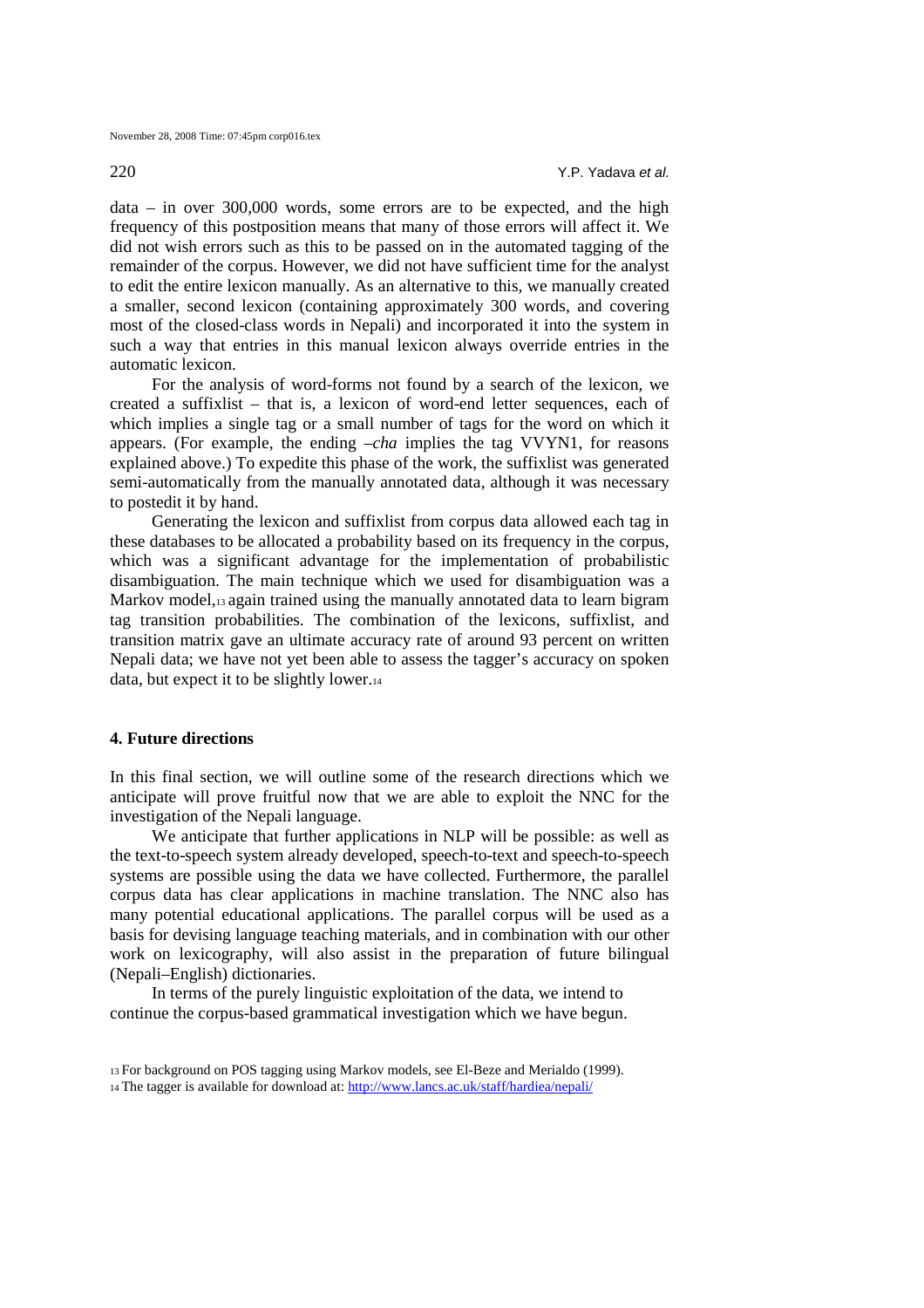November 28, 2008 Time: 07:45pm corp016.tex

Construction and annotation of a corpus of contemporary Nepali 221

| Key tags in   |              | Key tags in     |               | Key tags in |              | Key tags in |               |
|---------------|--------------|-----------------|---------------|-------------|--------------|-------------|---------------|
| fiction       |              | 'general prose' |               | 'learned'   |              | 'press'     |               |
| More          | Less         | More            | Less          | More        | Less         | More        | Less          |
| common        | common       | common          | common        | common      | common       | common      | common        |
| <b>PMX</b>    | JX           | MM              | <b>VVYN1F</b> | JX          | <b>PMX</b>   | NP          | <b>PMX</b>    |
| TT            | NN           | FS              | TT            | <b>IKO</b>  | VVMX1        | JX          | VVMX1         |
| VVMX1         | NP           | <b>NN</b>       | IKF           | CC          | <b>PMXKM</b> | <b>FB</b>   | <b>DDX</b>    |
| <b>VVYN1F</b> | <b>IKO</b>   | <b>IH</b>       | <b>VDX</b>    | <b>FS</b>   | <b>PTM</b>   | <b>VE</b>   | <b>FS</b>     |
| IKF           | IH           | JX              | VVYM1F        | <b>NN</b>   | VQ           | <b>IKO</b>  | TT            |
| VVYM1F        | <b>FS</b>    | CC              | IE            | IKM         | VVTX2        | <b>IKM</b>  | <b>VQ</b>     |
| <b>PTM</b>    | CC           | FZ.             | RK            | FZ.         | <b>VDX</b>   | <b>NN</b>   | <b>IFK</b>    |
| <b>VDX</b>    | $\mathbf{I}$ | $\mathbf{I}$    | VE            | $_{\rm II}$ | IE           | <b>PXH</b>  | <b>RR</b>     |
| VQ            | <b>IKM</b>   | VN              | <b>DDX</b>    | <b>MOX</b>  | JM           | <b>IH</b>   | <b>VVYN1F</b> |
| <b>DDX</b>    | MM           | VVYX2           | NP            | <b>CBS</b>  | <b>PXH</b>   | <b>CSA</b>  | <b>PMXKM</b>  |
| RK            | VN           | FO              | <b>PMX</b>    | FU          | <b>MLX</b>   | IE          | VVYX2         |
| <b>VVYN</b>   | FB.          | FF              | <b>PTM</b>    | <b>MOM</b>  | <b>VCM</b>   | VI          | VVYN1         |
| <b>PMXKM</b>  | FZ.          | <b>PMXKO</b>    | VVYN1         | <b>IKX</b>  | <b>PTH</b>   | <b>VN</b>   | <b>PTH</b>    |
| UU            | FO           | VDO             | <b>IA</b>     | JT          | UU           | П           | VVTX2         |
| <b>PTH</b>    | <b>MOX</b>   | <b>DJX</b>      | <b>PTN</b>    |             | <b>RK</b>    |             | JM            |
| VVTX2         | <b>MOM</b>   | <b>DGM</b>      | VVMX1         |             | TT           |             | <b>VCM</b>    |

**Table 2:** Key POS tags analysis across genres of the NNC–CS

However, the corpus also lends itself well to contrastive studies – both between Nepali and other languages, taking advantage of the highly comparable sampling frame of the NNC–CS, and between different types of Nepali using the various sections of the corpus. For example, we wish to undertake a corpus-based investigation of the stylistic features of different genres within the corpus, and also a detailed comparison of the written and spoken datasets. The design of the spoken corpus also enables both a comparison of language use across the different social activities represented in the corpus, and a first analysis of features of Nepali interaction such as turn-taking, feedback and gesturing.

An example of the type of genre analysis that the design of the corpus permits is the *key POS tag* analysis. Any POS tag whose frequency is (relatively) greater in a given subsection of the corpus than in the remainder of the corpus, to a degree that is highly statistically significant,15 is regarded as a *key tag*. Key tags may reflect the relative prominence of different types of grammatical structure across a set of genres. The key tags for each broad text-type16 within the NNC– CS, compared with the rest of the NNC–CS, are given in Table 2.

Certain trends in the data are immediately evident. The positively key tags for fiction include several different verb tags (V–), and pronoun tags (P– and D–).

<sup>15</sup>With a *p*-value of less than 0.01. The log likelihood statistic was used (see Dunning, 1993). <sup>16</sup>The broad text-types are groupings of the fifteen genres in the sampling frame that are frequently used in contrastive studies (see, for instance, Leech, 2003: 224–5).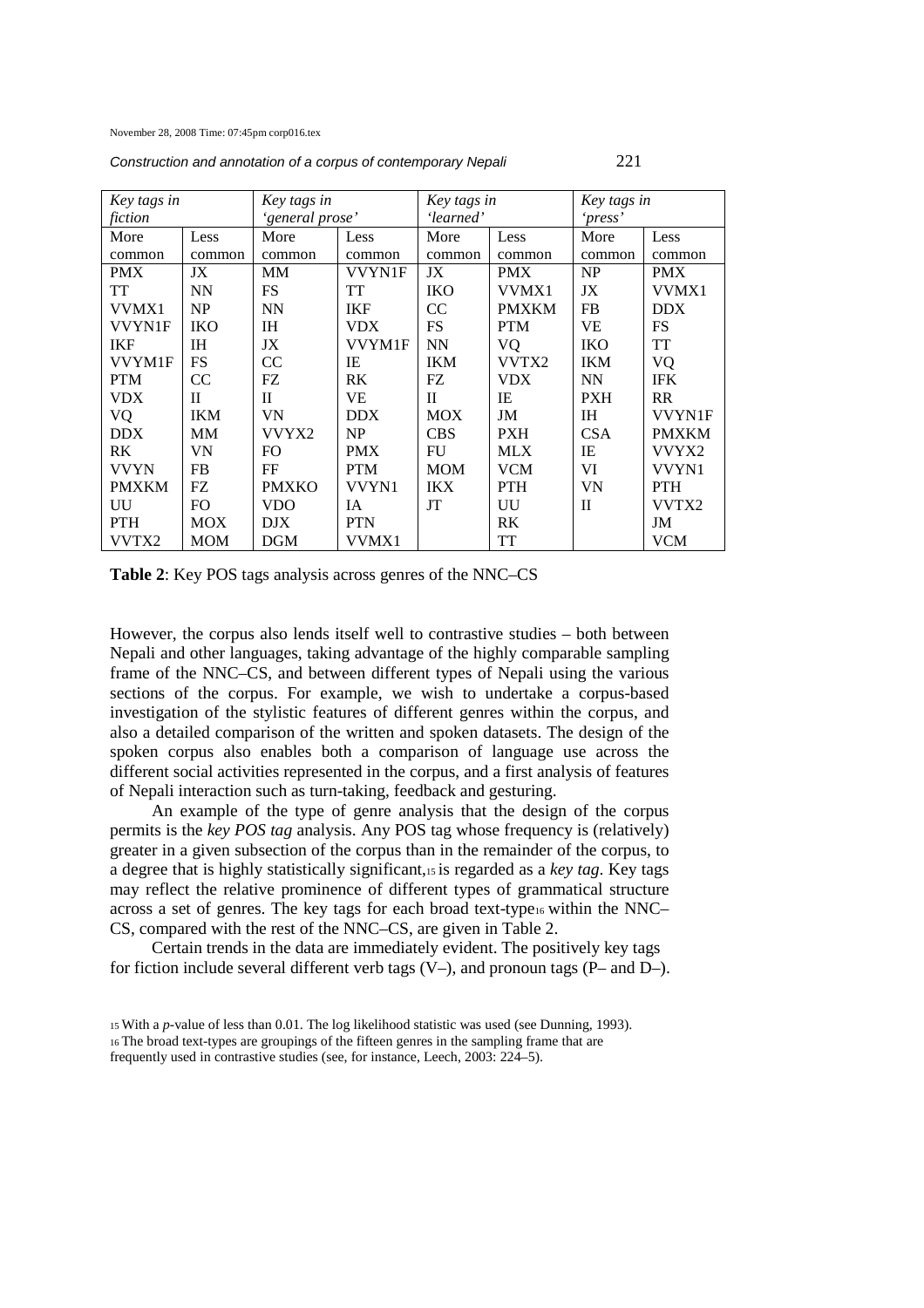222 **Y.P. Yadava et al.** 

By contrast, adjectives  $(IX)$ , nouns,  $(N-)$ , numerals  $(M-)$  and adpositions  $(I-)$  – all categories associated with complex lexical noun phrases – are negatively key. So, fiction in Nepali is characterised, quantitatively, by a high frequency of verbs and pronominal noun phrases and a low frequency of lexical noun phrases. By contrast, learned prose is characterised by more or less the opposite. Most of the negative key tags are verbs and pronouns, and most of the positive tags represent adjectives, nouns, adpositions and numerals. The press category also has many key tags linked to lexical noun phrases, especially nouns and adpositions; but here there are both positive *and* negative key verb tags, and many pronoun categories are negatively key. Finally, general prose presents a wholly mixed picture. There are noun tags, adposition tags, verb tags and pronoun tags in both the positively and negatively key lists for this genre. In sum, a cline across the different genres emerges, from the verb-and-pronoun-heavy style of fiction, to the noun-phrase-heavy style of learned prose, with the general prose and press categories occupying an intermediate position.

There is no room here to extend this analysis or to place it in its proper context within the literature of similar investigations on other languages (but see Hudson, 1994; Mair *et al*., 2002; Rayson *et al*., 2002). Our work in analysing the corpus along these lines is ongoing. Furthermore, the NNC has been made freely available for non-profit research purposes,17 and so it is our hope that other linguists and language engineers will be able to make use of this corpus for purposes that we may not even have thought of yet.

#### **References**

- Allwood, J., L. Grönqvist, E. Ahlsén and M. Gunnarsson. 2003. 'Annotations and tools for an activity based spoken language corpus' in J. van Kuppevelt (ed.) Current and New Directions in Discourse and Dialogue, pp. 1–18. Dordrecht: Kluwer Academic Publishers.
- Baker, P., A. Hardie, A. McEnery, R. Xiao, K. Bontcheva, H. Cunningham, R. Gaizauskas, O. Hamza, D. Maynard, V. Tablan, C. Ursu, B.D. Jayaram and M. Leisher. 2004. 'Corpus linguistics and South Asian languages: corpus creation and tool development', Literary and Linguistic Computing 19 (4), pp. 509–24.
- Dunning, T. 1993. 'Accurate methods for the statistics of surprise and coincidence', Computational Linguistics 19 (1), pp. 61–74.
- El-Beze, M. and B. Merialdo. 1999. 'Hidden Markov models' in H. van Halteren (ed.) Syntactic Wordclass Tagging, pp. 263–84. Dordrecht: Kluwer Academic Publishers.

<sup>17</sup>For details on obtaining the corpus, and information on relevant copyright issues, please contact the project team at: http://bhashasanchar.org/new/contact.php. November 28, 2008 Time: 07:45pm corp016.tex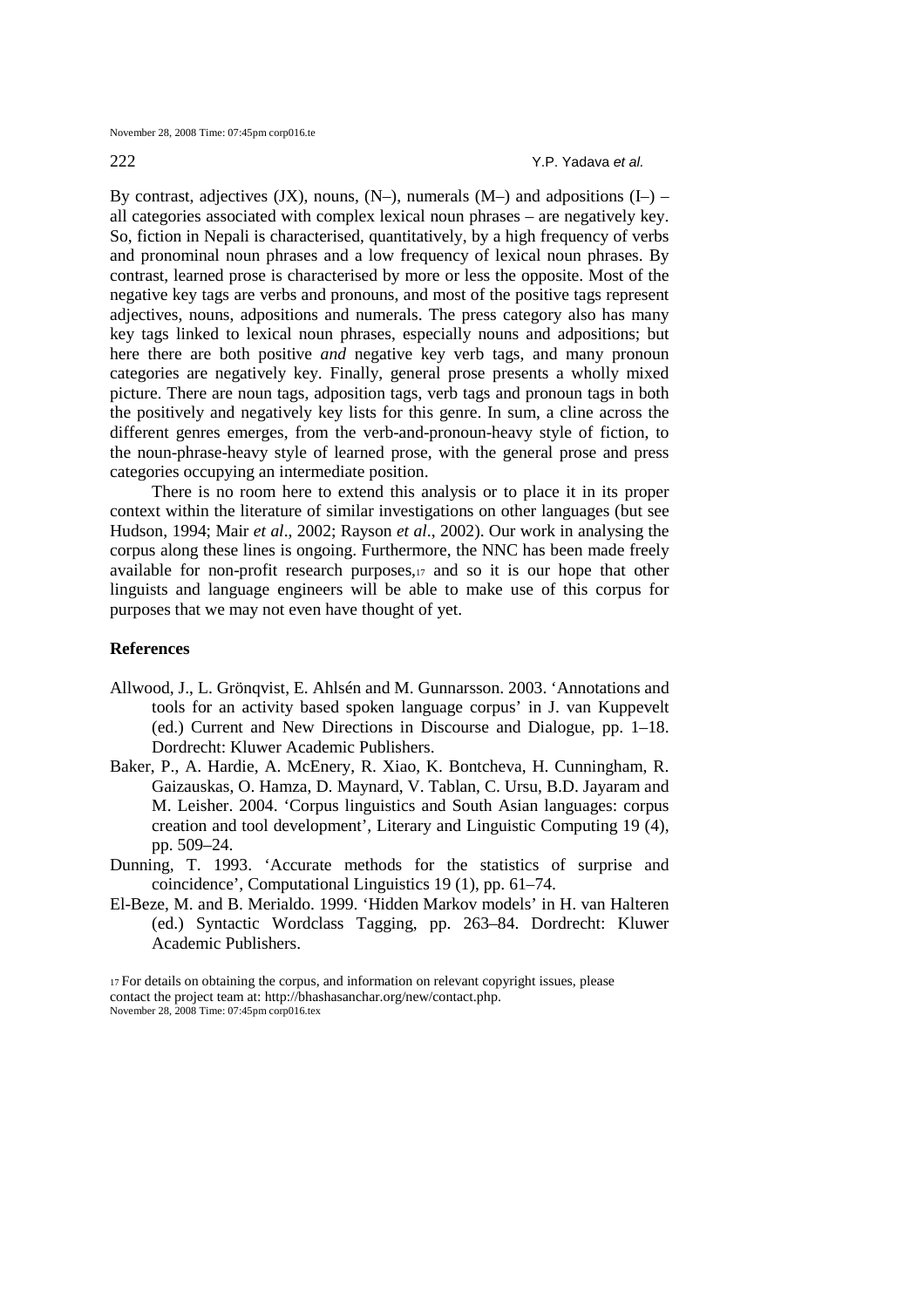- Hardie, A. 2004. The Computational Analysis of Morphosyntactic Categories in Urdu. Unpublished PhD thesis, University of Lancaster. Available online at: http://eprints.lancs.ac.uk/106/
- Hardie, A. 2005. 'Automated part-of-speech analysis of Urdu: conceptual and technical issues' in Y. Yadava, G. Bhattarai, R.R. Lohani, B. Prasain and K. Parajuli (eds) Contemporary Issues in Nepalese Linguistics, pp. 48–72. Kathmandu: Linguistic Society of Nepal.
- Hardie, A. 2007a. 'From legacy encodings to Unicode: the graphical and logical principles in the scripts of South Asia', Language Resources and Evaluation 41 (1), pp. 1–25.
- Hardie, A. 2007b. 'Collocational properties of adpositions in Nepali and English' in M. Davies, P. Rayson, S. Hunston and P. Danielsson (eds) Proceedings of the Corpus Linguistics Conference, CL2007. University of Birmingham, UK. Available online at: http://www.corpus.bham.ac.uk/corplingproceedings07/
- Hardie, A. 2008. 'A collocation-based approach to Nepali postpositions', Corpus Linguistics and Linguistic Theory  $\overline{4}$  (1), pp. 19–62.
- Hardie, A., P. Baker, A. McEnery and B.D. Jayaram. 2006. 'Corpus-building for South Asian languages' in A. Saxena and L. Borin (eds) Lesser-Known Languages in South Asia: Status and Policies, Case Studies and Applications of Information Technology, pp. 211–42. The Hague:Mouton de Gruyter.
- Hardie, A., R.R. Lohani, B.N. Regmi and Y.P. Yadava. Forthcoming.'A morphosyntactic categorisation scheme for the automated analysis of Nepali'.
- Hudson, R. 1994. 'About 37% of word-tokens are nouns', Language 70 (2), pp. 331–9.
- Hundt, M., A. Sand and R. Siemund. 1998. Manual of Information to Accompany the Freiburg–LOB Corpus of British English ('FLOB').Englisches Seminar, Albert-Ludwigs-Universität Freiburg. Available online http://khnt.hit.uib.no/icame/manuals/flob/index.htm
- Hundt, M., A. Sand and P. Skandera. 1999. Manual of Information to Accompany the Freiburg–Brown Corpus of American English ('Frown'). Englisches Seminar, Albert-Ludwigs-Universität Freiburg. Available online at: http://khnt.hit.uib.no/icame/manuals/frown/ index.htm
- Leech, G. 2003. 'Modality on the move: the English modal auxiliaries 1961– 1992' in R. Facchinetti, M. Krug and F. Palmer (eds) Modality in Contemporary English, pp. 224–40. Berlin: Mouton de Gruyter.
- Mair, C., M. Hundt, G. Leech and N. Smith. 2002. 'Short term diachronic shifts in part-of-speech frequencies: a comparison of the tagged LOB and F-LOB corpora', International Journal of Corpus Linguistics 7 (2), pp. 245–64.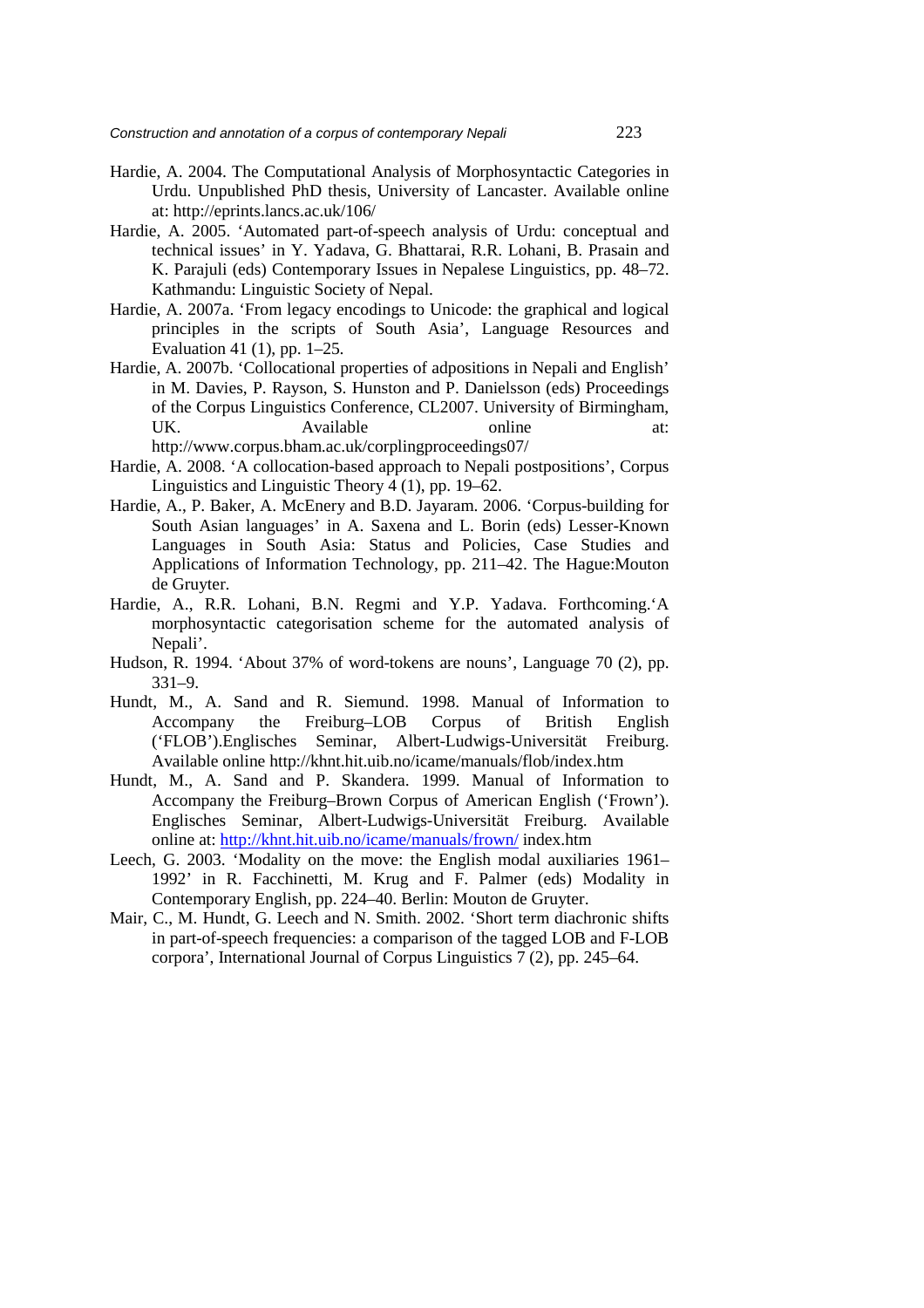November 28, 2008 Time: 07:45pm corp016.tex 224 Y.P. Yadava et al.

- McEnery, A. and Z. Xiao. 2004. 'The Lancaster Corpus of Mandarin Chinese: a corpus for monolingual and contrastive language study', Proceedings of the 4th International Conference on Language Resources and Evaluation (LREC) 2004, pp. 1175–8. 24–30 May 2004. Lisbon, Spain.
- McEnery, T. and Z. Xiao. 2005. 'Character encoding in corpus construction' in M. Wynne (ed.) Developing Linguistic Corpora: A Guide to Good Practice. AHDS Literature, Languages and Linguistics, Oxbow Books. Rayson, P., A.Wilson and G. Leech. 2002. 'Grammatical word class variation within the British National Corpus sampler' in P. Peters, P. Collins and A. Smith (eds) New Frontiers of Corpus Research: Papers from the Twenty First International Conference on English Language Research on Computerized Corpora, Sydney 2000, pp. 295–306. Amsterdam: Rodopi.
- Shastri, S.V. 1986. Manual of Information to Accompany the Kolhapur Corpus of Indian English, for use with digital computers. Available online at: http://khnt.hit.uib.no/icame/manuals/kolhapur/index.htm Xiao, Z. 2006. 'Xaira: an XML-aware indexing and retrieval architecture' (review), Corpora 1 (1), pp. 99–103.